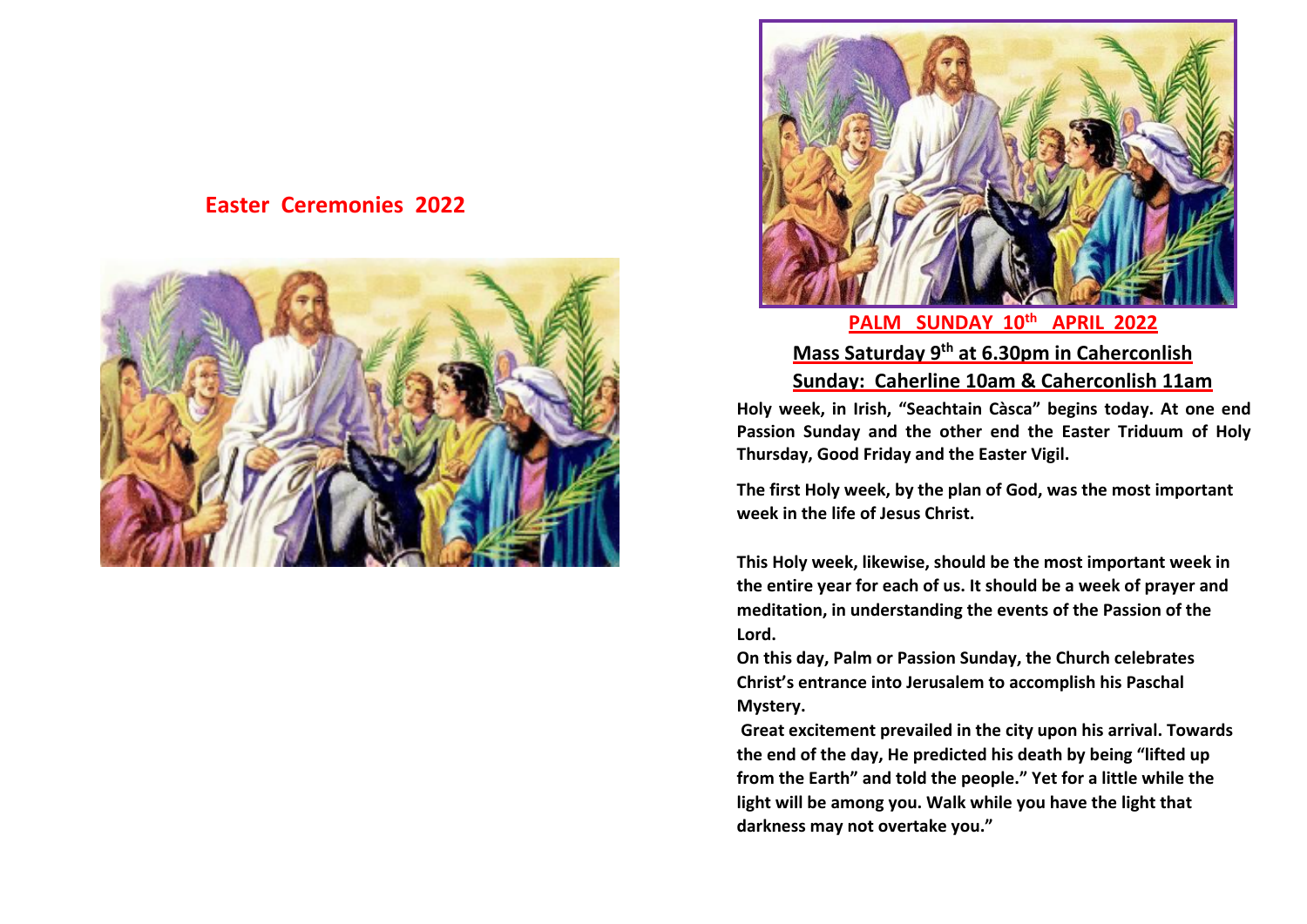# MONDAY, TUESDAY & WEDNESDAY OF HOLY WEEK.

**These are the days to receive the Sacrament of Penance. They are also the days of reflection on the events of the First Holy week. Parishioners can join in our local ceremonies from Caherconlish Church on Caherconlish Church Mass Webcam: https://churchcamlive.ie/caherconlish-caherline-parish**

# **or through our parish website http://www.ccpp.ie HOLY MONDAY**

## **Old Testament Reading: Isaiah 42:1-7 Gospel Reading: John 12:1-11**

As Jesus dines with his beloved friends, Mary does something which only love can do. She took the most precious thing sha had and spent in all on Jesus. Her love was not calculated but extravagant. Mary's action was motivated by one thing, and one thing only, namely, her love for Jesus and her gratitude for God's mercy. Give us, Lord, a lively faith, a firm hope, a fervent charity, a love of you.

## **HOLY TUESDAY: MASS IN CAHERLINE AT 10.30AM.**

**Old Testament Readings: Isaiah 49:1-6 Gospel Reading: John 13:21:38** Jesus 'disciples were put to the test. What was different between Peter and Judas? Judas deliberately betrayed his Master while Peter, in a moment of weakness, denied him with an oath and a curse. Judas' act was cold and calculated. Peter, acted impulsively, out of weakness and cowardice. We also must examine ourselves in the light of God's truth and grace and ask him to strengthen us in faith, hope, and love that we may not fail him or forsake him when we are tempted.

**HOLY WEDNESDAY MASS IN CAHERCONLISH AT 7.30PM Old Testament Reading: Isaiah 50:4-9 Gospel Reading: Matthew 26:14-25** Why did Judas betray his master? Was his treachery motivated by greed, bitter disappointment with Jesus, or hatred because of disillusionment? It may be that Judas never intended his Master to die. His tragedy was his refusal to accept Jesus as he was.

Do you pray with confidence in the words Jesus gave us to pray. Do not lead us into temptation, but deliver us from evil?

# **HOLY THURSDAY 14th April 2022. MASS IN CAHERLINE AT 7.30pm**

The Easter Triduum begins with the Evening Mass of the Lord's Supper. It is the anniversary of the Lord's Supper when Jesus ate the Passover meal with His apostles. It was then that he instituted the Eucharist, which is Sacrament, Sacrifice and Memorial.



He commanded His first priests to repeat this action as a Memorial to him. It was also then that he washed their feet and gave us an example and command of love. (John13:34 Unselfish love is the command of this day. **"Christ gave us a new commandment: love one another" (John 13:34.)**

After Communion the Altar is stripped in silence and the crucifix covered or removed from the sanctuary. The Blessed Sacrament is taken in silence to the Altar of Repose. Mass will not be offered again until the Easter Vigil Service. We depart in Silence from the Church strengthened in our belief that **"when we eat this bread and drink this cup, we proclaim your death, Lord Jesus until you come in glory."** 

#### **GOOD FRIDAY 15TH April. THE PASSION IN CAHERCONLISH AT 3.PM. CAHERLINE STATIONS OF THE**

**CROSS AT 7:30 PM**.Today the Church celebrates the Passion and Death of our Lord. The celebrant wears red Mass vestments to honour Christ whose blood saves us. A prayer recalling our salvation begins the ceremony. The first reading from Hebrews recalls that Jesus submitted humbly and became for all a source of eternal salvation. The Passion according to John is proclaimed. We pray for all humanity in the General intercessions.

The Celebrant then unveils the Cross three times. "Behold the wood of the Cross on which hung the salvation of the word." Each time we kneel and respond. "Come let us adore". The cross is venerated; we genuflect before it and kiss it as a sign of sorrow and gratitude. The Cross is then placed at the Altar of Sacrifice. We are then invited to receive the Body of Christ; At the end of the ceremony, we depart the church in Silence. **The evening Stations of the Cross give those working an opportunity to gather around the cross for quiet prayer and reflection.**